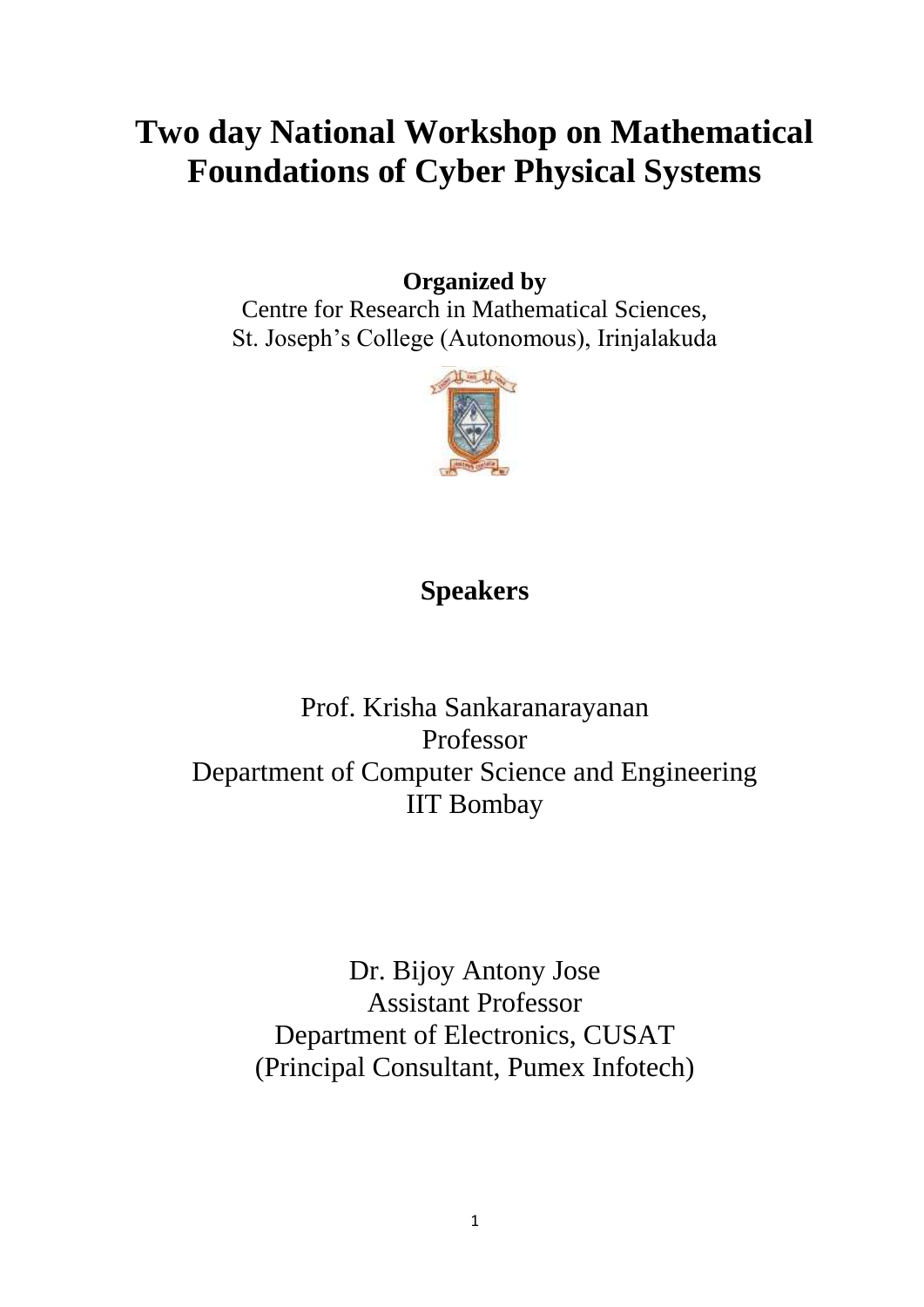## **BROCHURE**



**St. Joseph's College (Autonomous)** Irinjalakuda

> Supported by **AUTONOMY CELL**

#### **About the Workshop**

Cyber-Physical Systems (CPS) are integrations of computation, networking, and physical processes. The increasing synergy between computation techniques and physical mechanisms results in a rapid development of cyberphysical systems (CPS), which integrates computation and communication aspects together with control and monitoring techniques. Automata theory plays a major role in the modelling perspective of CPS systems. Through the workshop we would like to give an overview on mathematical foundations of CPS and its applications

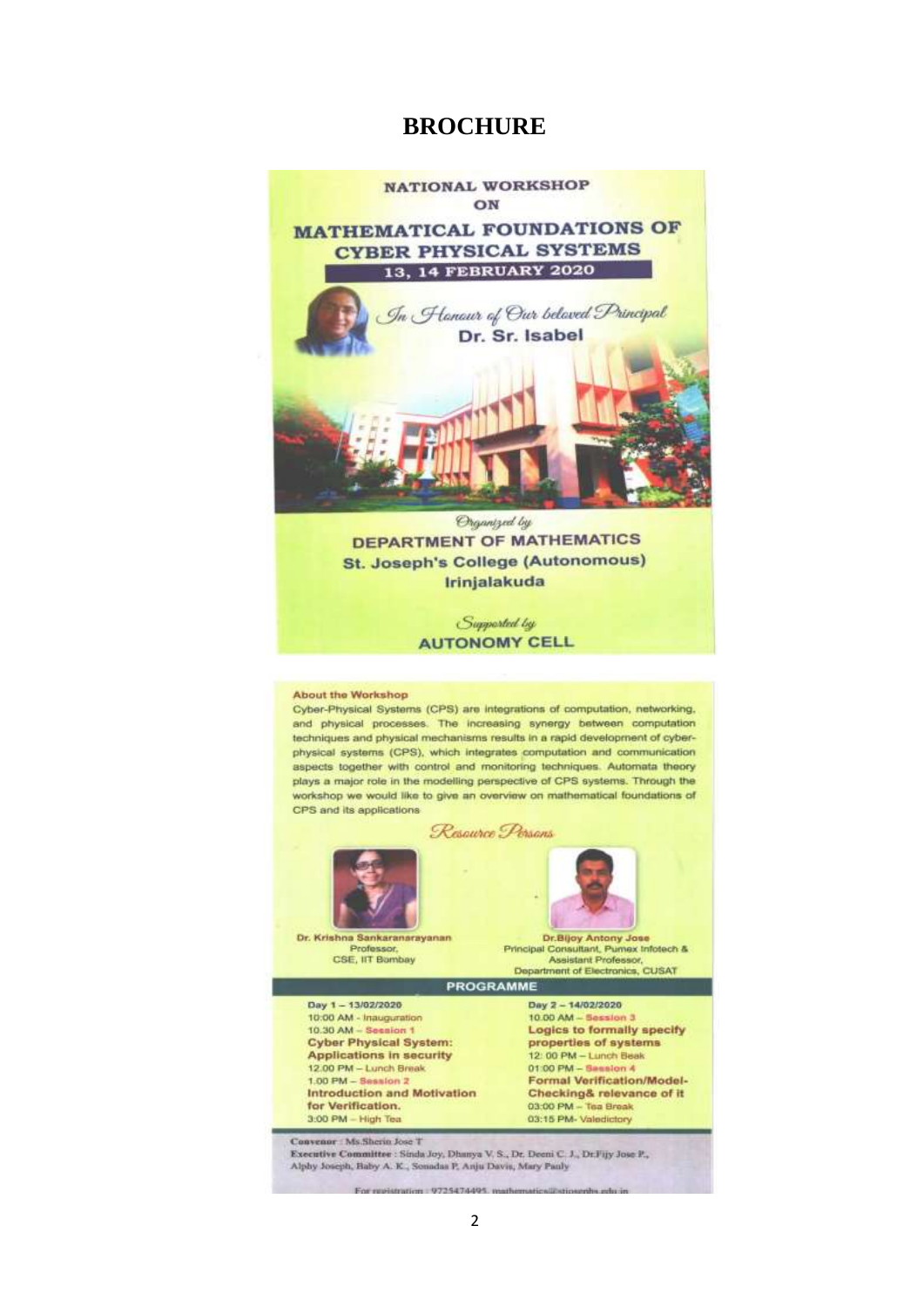# **BANNER**



## **CERTIFICATE**

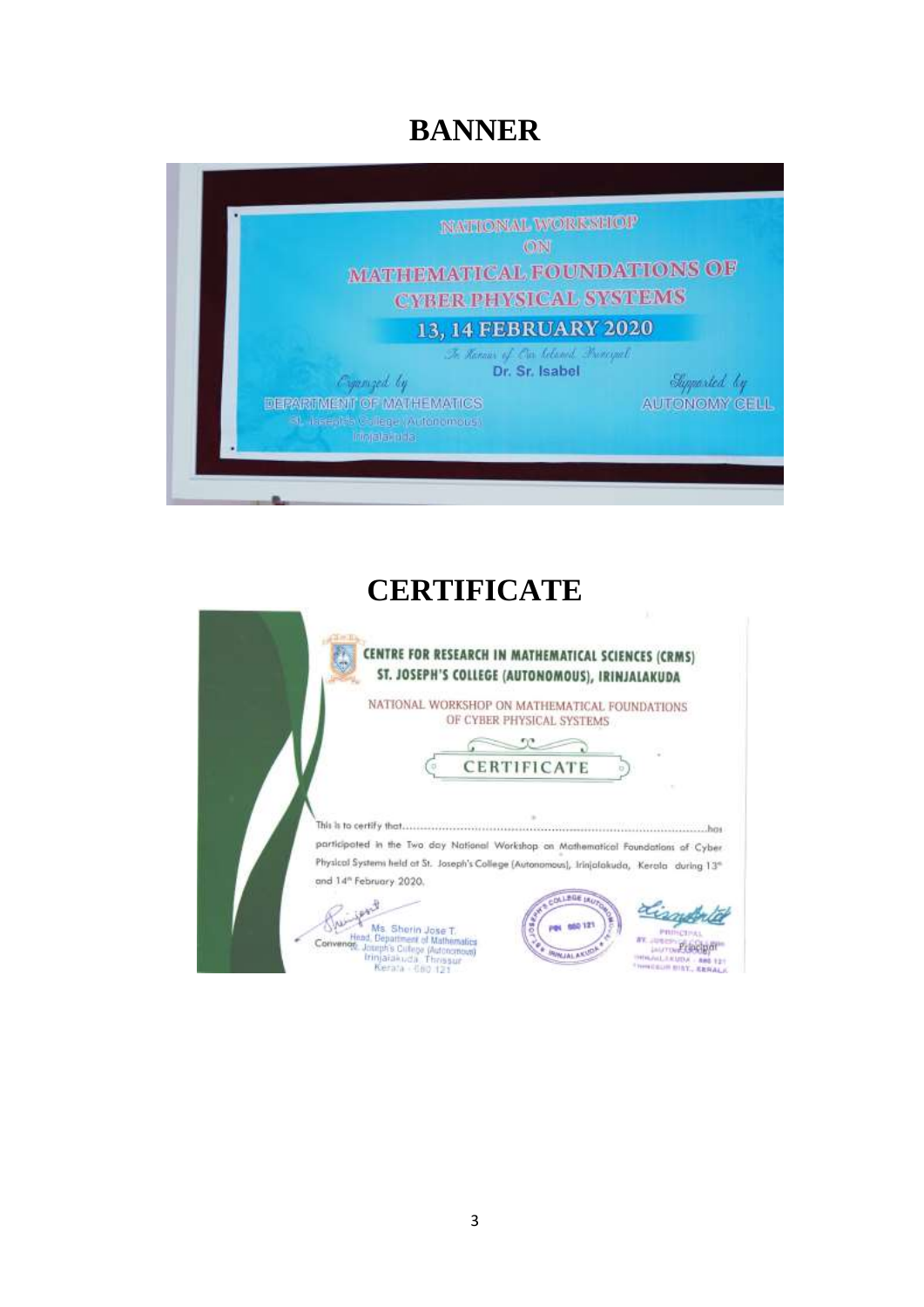# **ACADEMIC REPORT**

A Two day National Workshop on Mathematical Foundations of Cyber Physical Systems was organized in St. Joseph's College (Autonomous) Irinjalakuda, Kerala on 13/02/2020 and 14/02/2020 with a view to build an outline of the designing methodology of CPS among students and teachers. Fifty students of different colleges were participated in the programme.

## **INAUGURAL SESSION**

The two day National Workshop was inaugurated in the Seminar Hall, St.Joseph's college (Autonomous) Irinjalakuda by Dr Krishna Sankaranarayanan, Professor, Department of Computer Science & Engineering, IIT Bombay, The programme was presided by Dr. Sr. Isabel (Principal, St. Joseph's College, Irinjalakuda) and Ms. Sherin Jose T (Head, Department of Mathematics, St. Joseph's College, Irinjalakuda) offered a formal welcome. Dr.Rani M.J (Former Head, Dept. of Mathematics, St. Joseph's College, Irinjalakuda & Vice Principal, Sahrdaya College of Advanced Studies) felicitated the occasion and the inaugural ceremonies ended up with the vote of thanks of Ms Sinda Joy (Assistant Professor, Dept. of Mathematics ).

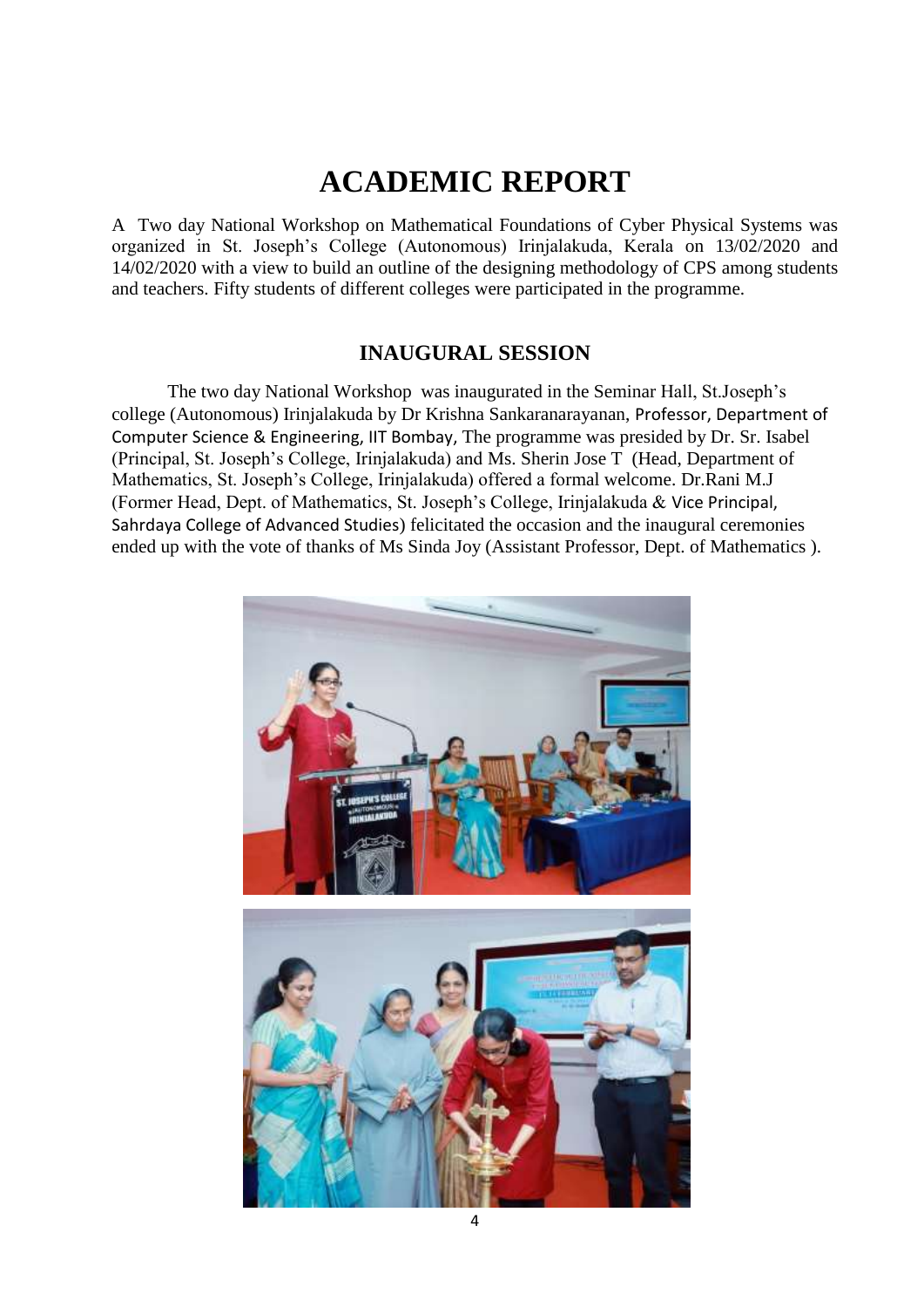## **REPORT OF COURSE IN BRIEF**

Dr. Bijoy Antony Jose

Assistant Professor Department of Electronics, CUSAT (Principal Consultant, Pumex Infotech)



#### **Day 1 (13/02/2020) Session 1 ----Time 1.30 hrs**

Topic: Cyber Physical System: Application in security Embedded system, [Transdisciplinary](https://en.wikipedia.org/wiki/Transdisciplinarity) approaches, Latest innovations and research developments using cyber physical systems

Prof. Krisha Sankaranarayanan

Professor Department of Computer Science and Engineering IIT Bombay



#### **Day 1 (13/02/2020) Session 2---- Time 1.00 – 3.00 P.M**

Topic: Introduction and Motivation for Verification Discussion on how can the solution of the problem be valuable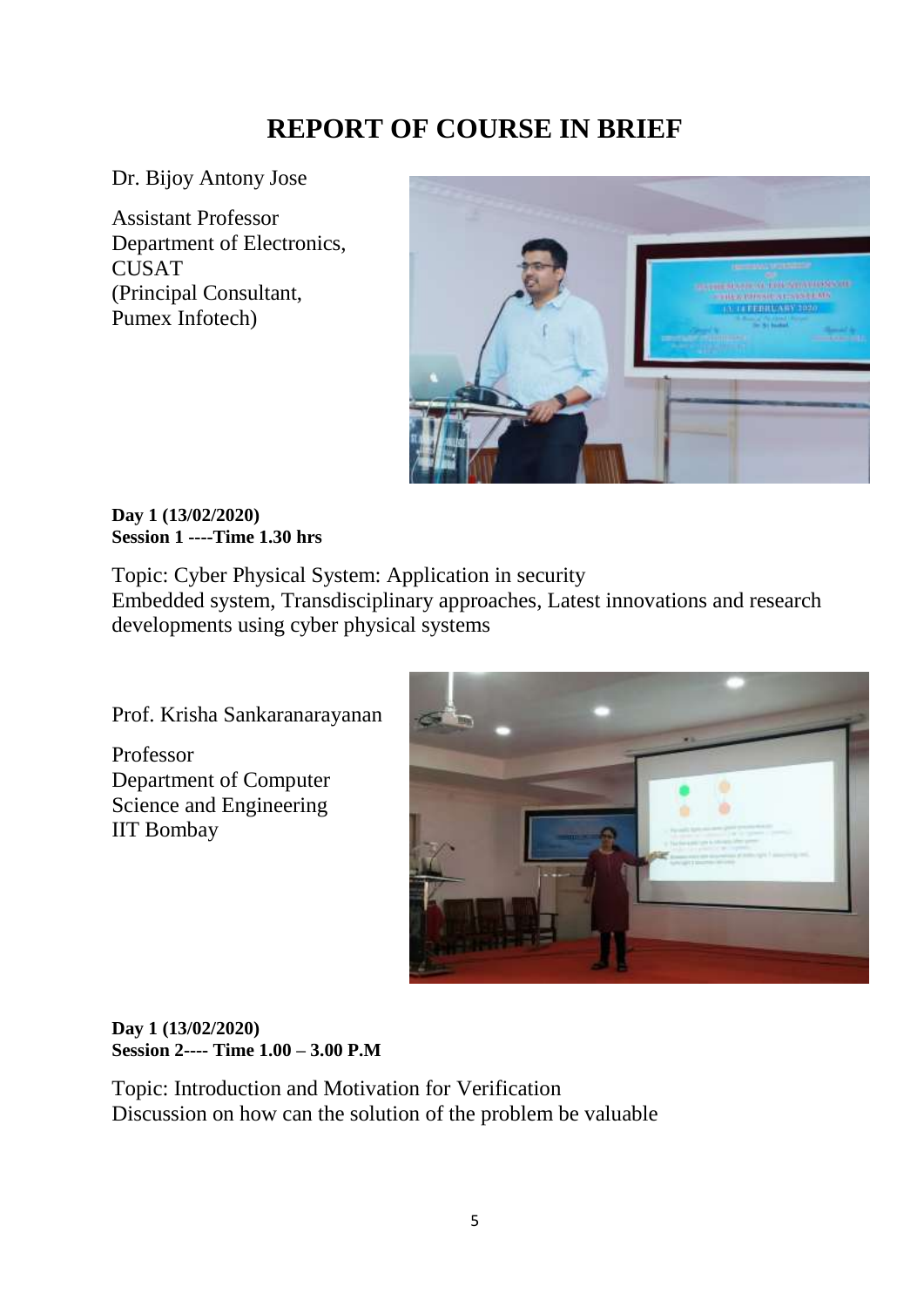### **Day 1I (14/02/2020) Session 3--- Time 10.00 -12 P.M**

Dr. Krisha Sankaranarayanan Professor, Department of Computer Science and Engineering IIT Bombay

Topic : Logics to Formally specify properties of systems

- Logical calculus
- [Axiomatic system](https://en.wikipedia.org/wiki/Axiomatic_system)

**Day 1I (14/02/2020) Session 4--- Time 1.00 -3 P.M**

Dr. Krisha Sankaranarayanan Professor,Department of Computer Science and Engineering IIT Bombay

Topic : Formal Verification/ Model-Cheking & Relevance of it.

- [Finite-state model](https://en.wikipedia.org/wiki/Finite-state_machine)
- [Propositional logic](https://en.wikipedia.org/wiki/Propositional_calculus)

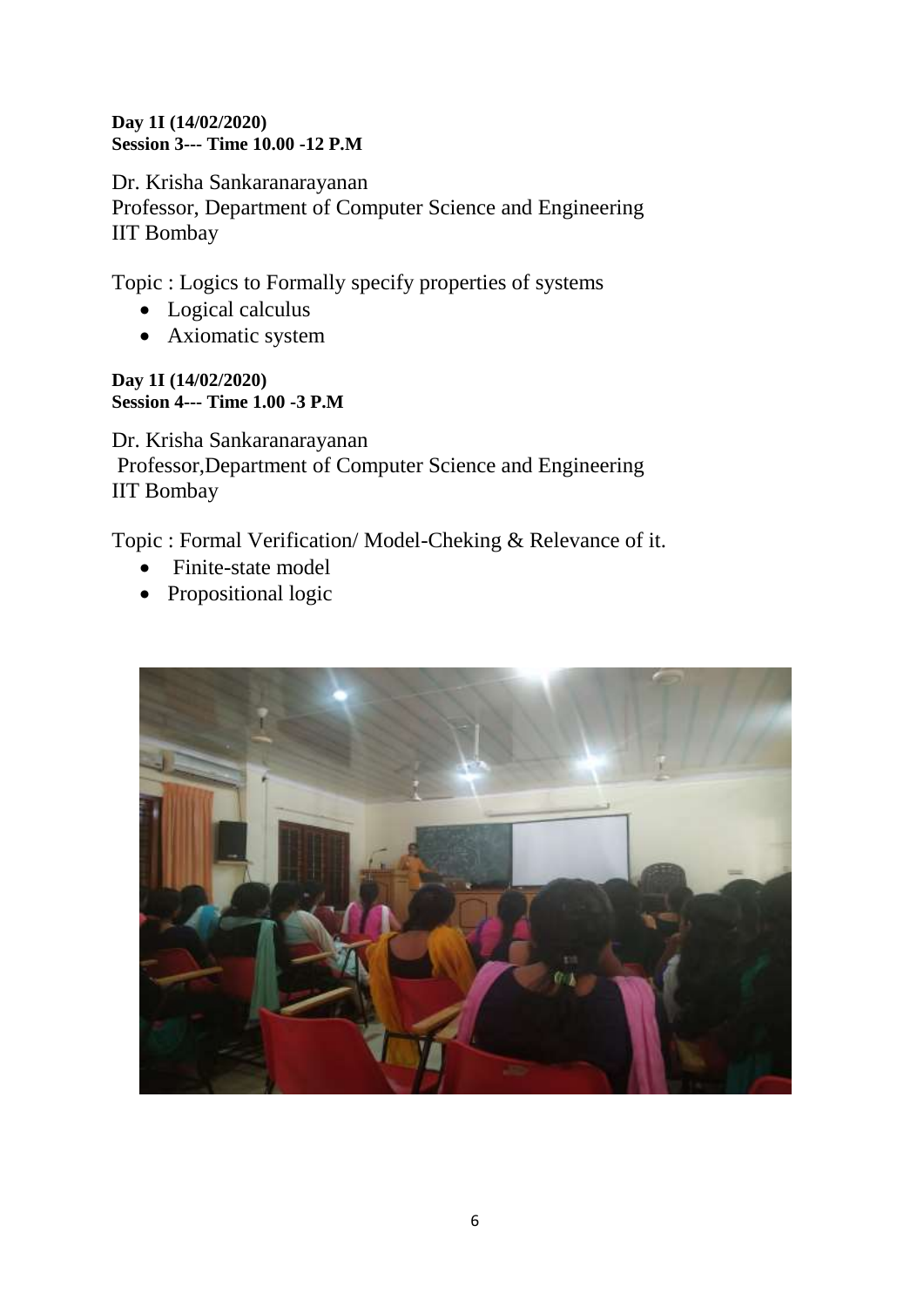## **VALEDICTORY SESSION**

In the **valedictory session** the participants from all colleges shared their experience and Ms Alphy Joseph proposed formal Vote of thanks. Certificates were distributed by the end of the programme. The programme concluded with Tea.